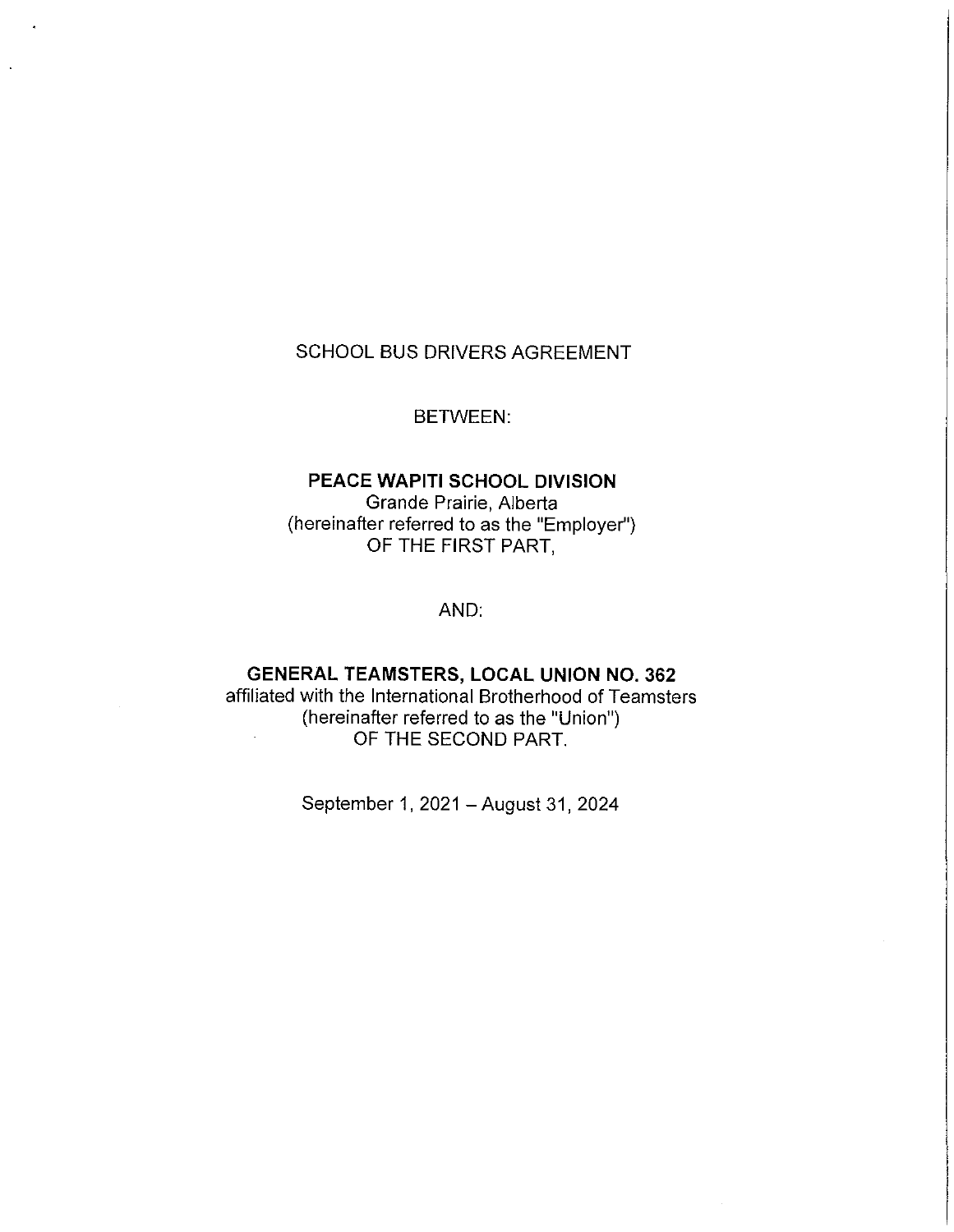# **TABLE OF CONTENTS**

 $\bar{\mathcal{A}}$ 

 $\hat{\mathcal{A}}$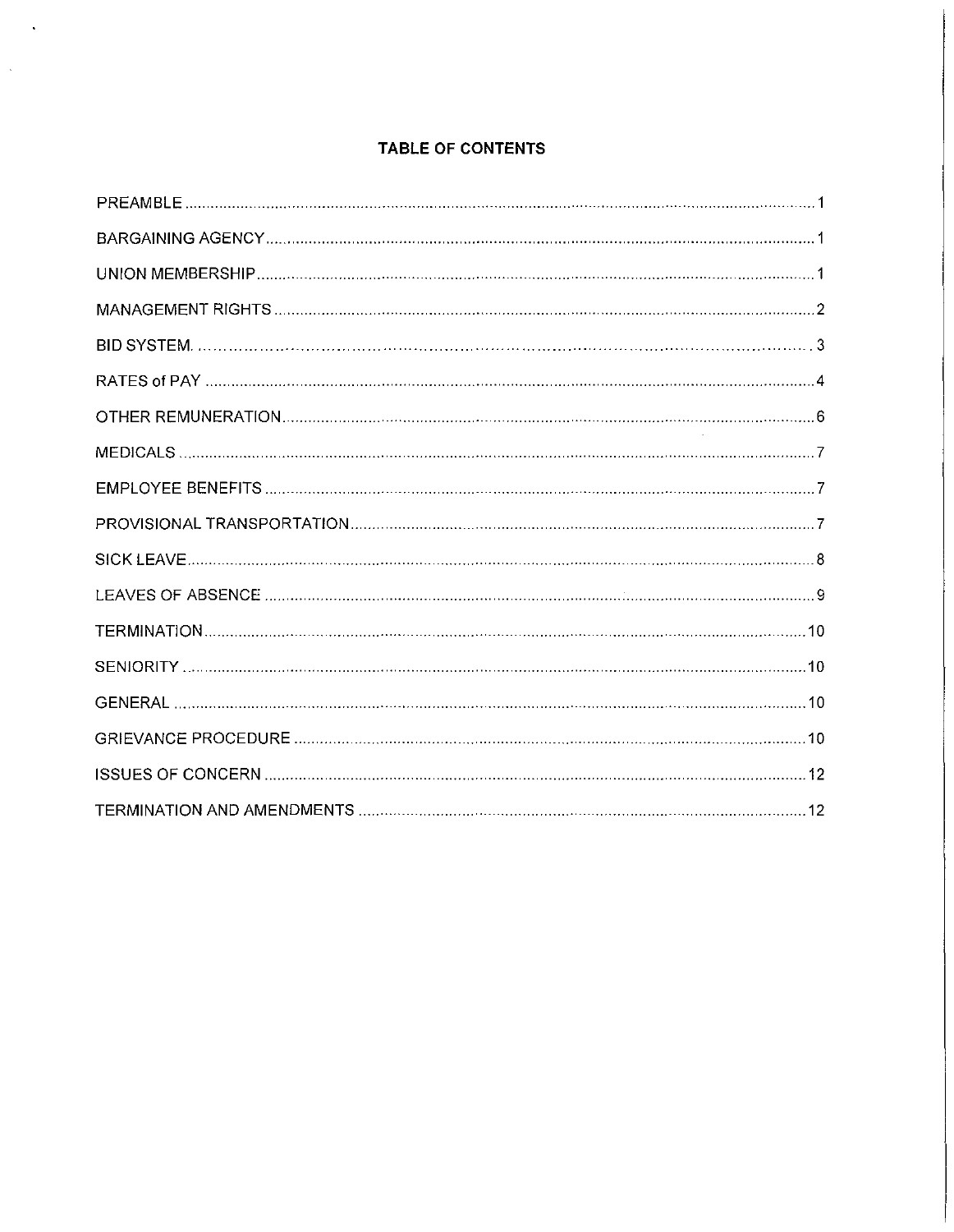# WITNESSETH THAT THE PARTIES HERETO AGREE AS FOLLOWS:

# **PREAMBLE**

It is the intent and object of the Agreement that the Employer and the Union co-operate to obtain efficient and unrestricted operation of the service to promote peaceful and harmonious relations between the Employer and its employees, to provide for the amicable settlement of all grievances and to establish rates of pay, hours of work and other conditions of employment to be observed between the Parties hereto. The parties acknowledge the mutual benefits of meeting in a timely fashion to enter into negotiations.

# **ARTICLE N0.1.0 -BARGAINING AGENCY**

1.1 The Employer recognizes the Union as the sole bargaining agent for the employees covered by this Agreement, as described in the most recent certificate issued by the Alberta Labour Relations Board.

"Employees", when used in this Agreement, shall mean regular and probationary bus drivers only, who are assigned a regularly scheduled bus route established by the Employer.

- 1.2 The Negotiating Committee for the Union shall consist of a maximum of three (3) employees covered by this Agreement.
- 1.3 It is understood that this collective agreement shall only apply to those employees and positions covered under the certificate described in clause 1.1.

# **ARTICLE NO. 2.0 - UNION MEMBERSHIP**

- 2.1 All new regular and probationary employees shall sign application for membership cards prior to commencing employment.
- 2.1.1 For the purpose of this Agreement, a regular and a probationary driver shall be defined as follows:

**Probationary Driver** - Each employee hired shall have a probationary period of one hundred and eighty (180) driving days from the date of hire. During the probationary period the Company may terminate the employee for any reason at its discretion. Upon successful completion of the probationary period, the seniority shall be effective from the original date of employment in the position. The driver shall be designated in writing as a regular driver and shall be entitled to all rights and privileges of this Agreement.

# **Regular Driver** -

- 1. Has successfully completed the probationary period.<br>2. Has completed and passed the "S" Endorsement cou
- Has completed and passed the "S" Endorsement courses.
- 3. Will update and maintain courses and certificates as required by the employer.
- 4. Has been assigned a regular route in accordance with Clause 4.5.
- 2.2 The Employer agrees, for the duration of this Agreement, to deduct from the paycheque of each employee, the monthly dues and remit in the month following deduction such dues so deducted to the Head Office of the Local Union, along with a list of the employees from whom the money was deducted.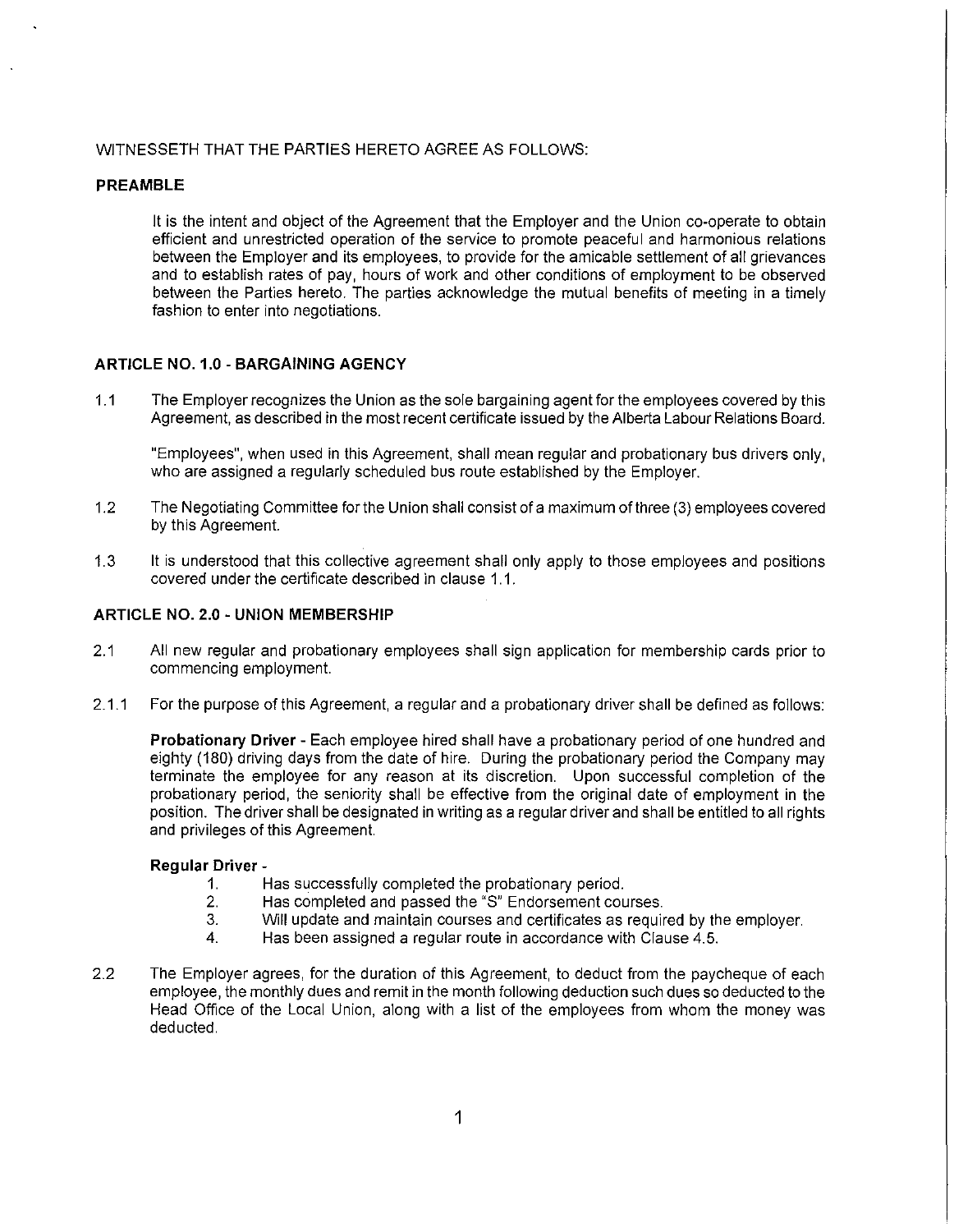2.3 The Union shall be responsible to provide the Employer with signed authorization to deduct initiation fees and monthly dues. Upon termination of employment of any employee, his dues deduction authorization form shall be returned to the Union with the monthly return.

The Employer agrees that when it hires new Employees, the Employer shall have such new Employees fill in the required Union Application for Membership cards prior to commencing work and mail same in to the Union office.

The Employer shall deduct and remit to the Union, any monthly Union dues, initiation fees and/or assessments which may be levied in accordance with the Union's By-laws, owing by said employees hereunder to the Union.

The Employer shall deduct the monies from the first pay of an Employee each month, and remit such monies to the Union on or before the fifteenth (15<sup>th</sup>) day of the following Month in which the monies are deducted, together with one (1) copy of the Check-off list as above mentioned. (Note: for the purpose of definition: "Check-off List" is the updated Union's Pre-Billing statement as indicated below).

The Employer will, at the time of making each remittance hereunder to the Union, update the Union's Pre-Billing statement showing all Monthly dues submitted for Members along with current address, postal code and date of hire.

The Monthly Check-Off will reference any:

- New Members to be listed in alphabetical order with current address, postai code, date of hire;
- Terminations or resignations are to be clearly identified with current address, postal code and date of termination or resignation.
- Any current address change to be updated as well as name changes (i.e. marriage).
- If an Employee works anytime during a month, the Employer assures the Union that the total amount of the monthly dues as specified by the Union will be deducted and forwarded to the Local Union. Probationary employees included.
- 2.4 The Union will not withhold membership from any regular and probationary driver the Employer may hire. Also, it is understood that all things being equal, the Employer will attempt to hire unemployed bus drivers (covered or not covered by this Agreement) of the Peace Wapiti School Division before any other person.
- 2.5 The Union agrees to indemnify and save the Employer harmless from any liability or action of an employee out of the operation of Article No. 2.

# **ARTICLE NO.** 3 - **MANAGEMENT RIGHTS**

3.1 The Union recognizes the right of the Employer to manage and direct the Employer's service in all respects in accordance with its commitments, and to make and amend from time to time, rules and regulations to be observed by the employees, which rules and regulations shall not be inconsistent with this Agreement.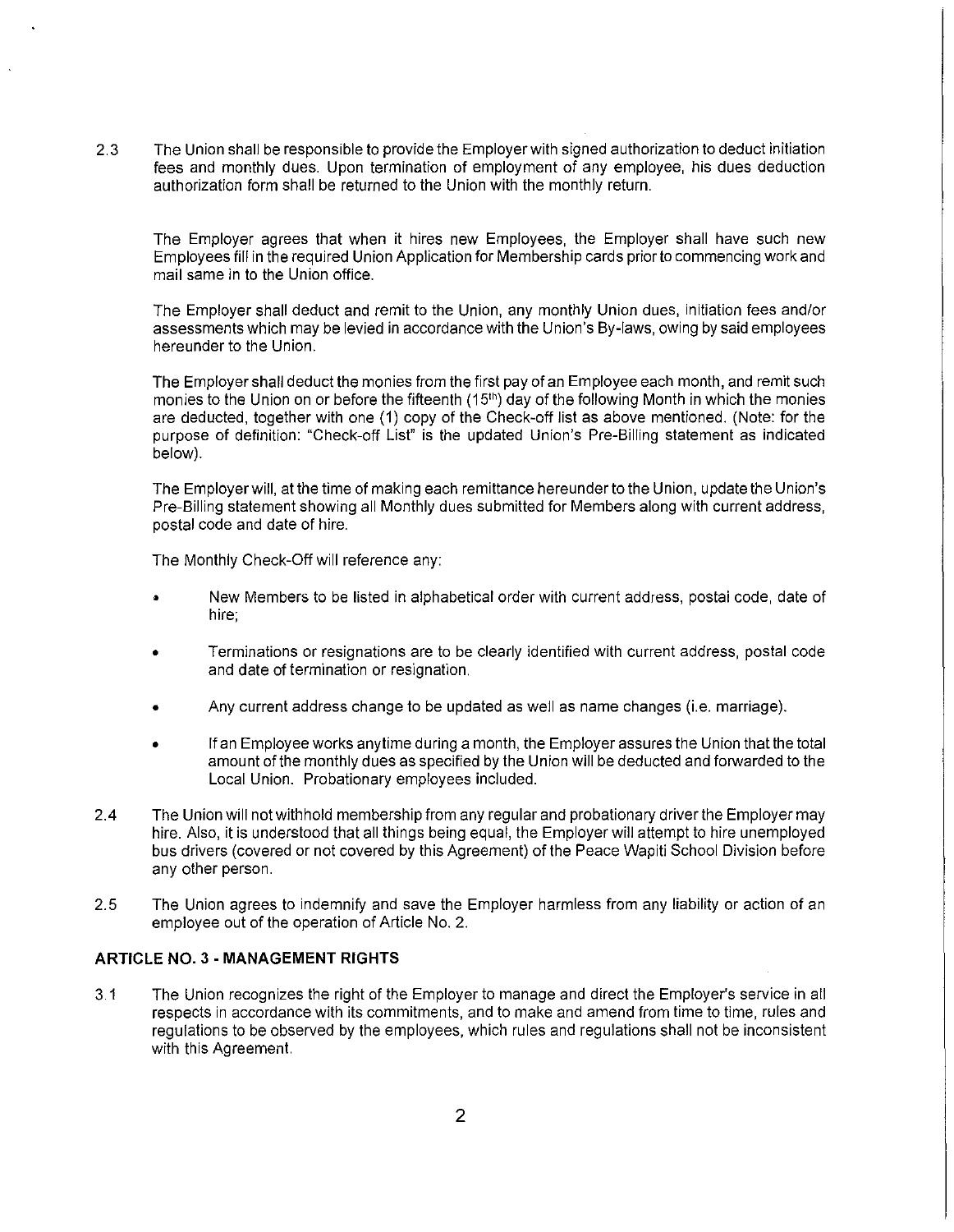3.2 Routes shall be established by the Employer in accordance with School Board Policy. The Employer recognizes the need of consultation with the affected drivers before major changes are made on existing routes.

#### 3.3 **Discipline Procedure**

An employee will receive a copy of any disciplinary record placed in his/her file, including written reprimands.

With reasonable notice any Employee may request to see their file and the Company will comply with such request.

Upon request an employee shall have access to his/her personnel file provided the Director of Human Resources or delegate is present. Upon request, the employee shall be entitled to a copy of any document(s) in the file provided he/she pays the Employer for the cost of reproducing the document(s).

#### **ARTICLE NO. 4.0 - BID SYSTEM**

- 4.1 When a run has no regular (permanent) driver, it shall be open for bid.
- 4.2 An announcement of the open position shall be made to all regular and probationary drivers over the bus radio for three (3) consecutive mornings for at least two (2) weeks before vacancy is filled.
- 4.3 Distance from a run shall be a deciding factor but otherwise the run shall be awarded to the most senior applicant.
- 4.4 If the vacancy is not filled by a regular or probationary driver by the above process, it will be advertised to the spares and the general public.
- 4.5 The successful applicant will be considered as the permanent driver of that route, and will not be moved from it for any reason other than route closure, route amalgamation, reasonable financial management for the Employer or voluntary bid to another route.
- 4.6 Where runs must be amalgamated, the most senior employees will drive the new routes created. If a layoff occurs the least senior driver will be laid off.
- 4.7 If a run must be cut or cancelled, the driver of that run will be laid off.
- 4.8 When there is to be route closures or amalgamations there will be meaningful consultation between the affected drivers, the shop steward, the supervisor of transportation and/or the superintendent in advance of any changes being made.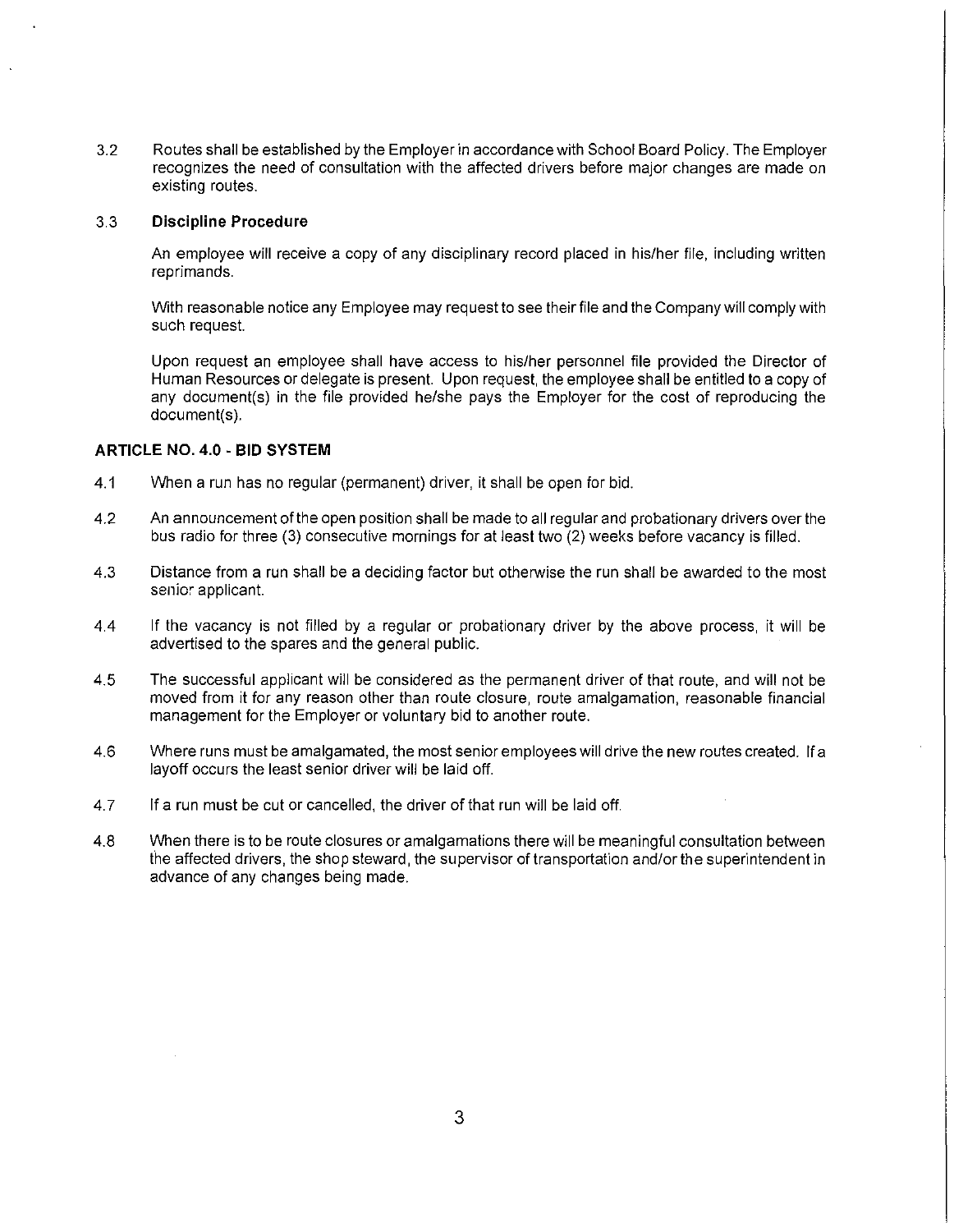# **ARTICLE NO.** 5.0 - **RATES of PAY**

 $\sim$   $\sim$ 

 $\hat{\mathbf{v}}$ 

# 5.1.1 The rates of pay shall be as follows:

Effective September 1, 2021

| Completed<br>Years of<br>Service | <b>Basic Annual</b><br>Salary | Long Service<br>Awards | Total       |
|----------------------------------|-------------------------------|------------------------|-------------|
| 0.00                             | \$12,765.83                   | \$00.00                | \$12,765.83 |
| 1.00                             | \$12,765.83                   | \$00.00                | \$12,765.83 |
| 2.00                             | \$12,765.83                   | \$00.00                | \$12,765.83 |
| 3.00                             | \$12,765.83                   | \$00.00                | \$12,765.83 |
| 4.00                             | \$12,765.83                   | \$85.72                | \$12,851.55 |
| 5.00                             | \$12,765.83                   | \$113.88               | \$12,879.71 |
| 6.00                             | \$12,765.83                   | \$141.62               | \$12,907.45 |
| 7.00                             | \$12,765.83                   | \$170.89               | \$12,936.72 |
| 8.00                             | \$12,765.83                   | \$198.77               | \$12,964.60 |
| 9.00                             | \$12,765.83                   | \$227.34               | \$12,993.17 |
| 10.00                            | \$12,765.83                   | \$256.06               | \$13,021.89 |
| 11.00                            | \$12,765.83                   | \$284.35               | \$13,050.18 |
| 12.00                            | \$12,765.83                   | \$312.51               | \$13,078.34 |
| 13.00                            | \$12,765.83                   | \$341.08               | \$13,106.91 |
| 14.00                            | \$12,765.83                   | \$369.52               | \$13,135.35 |
| 15.00                            | \$12,765.83                   | \$397.67               | \$13,163.50 |
| 16.00                            | \$12,765.83                   | \$425.99               | \$13,191.82 |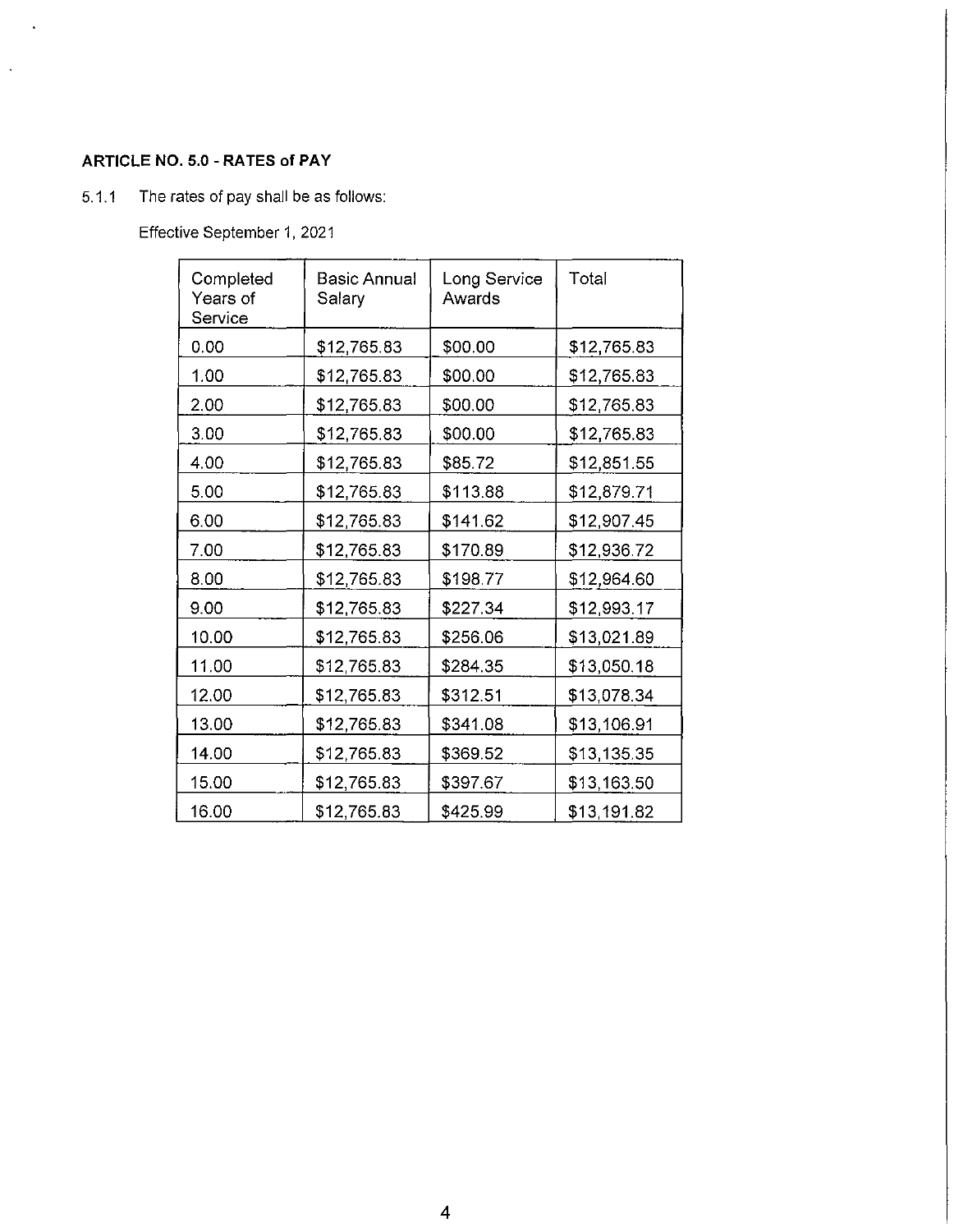# **Effective June 1, 2023 (1.25% increase)**

 $\ddot{\phantom{1}}$ 

 $\ddot{\phantom{a}}$ 

| Completed<br>Years of<br>Service | <b>Basic Annual</b><br>Salary | Long Service<br>Awards | Total       |
|----------------------------------|-------------------------------|------------------------|-------------|
| 0.00                             | \$12,925.40                   | \$0.00                 | \$12,925.40 |
| 1.00                             | \$12,925.40                   | \$0.00                 | \$12,925.40 |
| 2.00                             | \$12,925.40                   | \$0.00                 | \$12,925.40 |
| 3.00                             | \$12,925.40                   | \$0.00                 | \$12,925.40 |
| 4.00                             | \$12,925.40                   | \$86.79                | \$13,012.19 |
| 5.00                             | \$12,925.40                   | \$115.30               | \$13,040.71 |
| 6.00                             | \$12,925.40                   | \$143.39               | \$13,068.79 |
| 7.00                             | \$12,925.40                   | \$173.03               | \$13,098.43 |
| 8.00                             | \$12,925.40                   | \$201.25               | \$13,126.66 |
| 9.00                             | \$12,925.40                   | \$230.18               | \$13,155.58 |
| 10.00                            | \$12,925.40                   | \$259.26               | \$13,184.66 |
| 11.00                            | \$12,925.40                   | \$287.90               | \$13,213.31 |
| 12.00                            | \$12,925.40                   | \$316.42               | \$13,241.82 |
| 13.00                            | \$12,925.40                   | \$345.34               | \$13,270.75 |
| 14.00                            | \$12,925.40                   | \$374.14               | \$13,299.54 |
| 15.00                            | \$12,925.40                   | \$402.64               | \$13,328.04 |
| 16.00                            | \$12,925.40                   | \$431.31               | \$13,356.72 |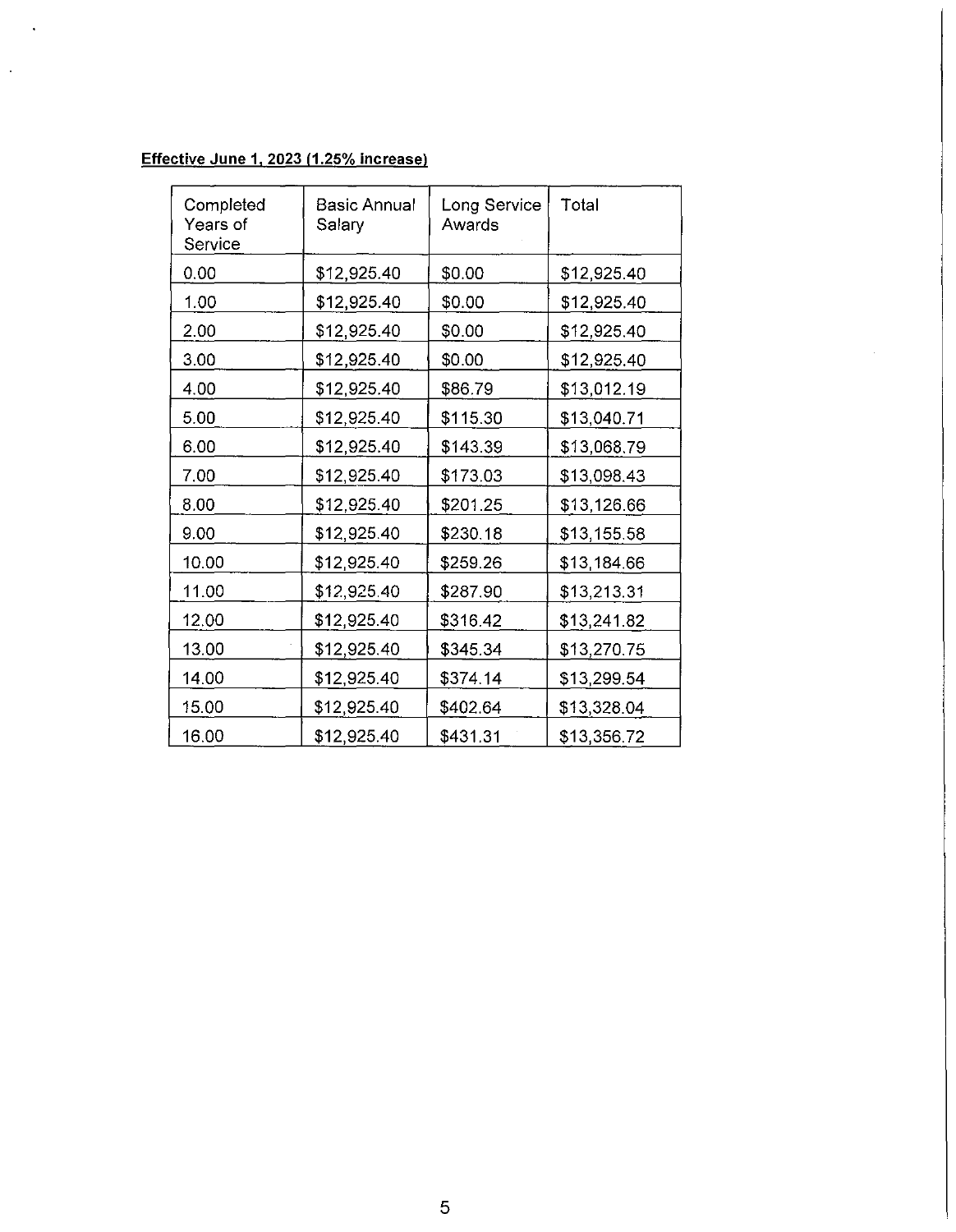# **Effective February 1, 2024 (1.5% increase)**

 $\ddot{\phantom{a}}$ 

 $\ddot{\phantom{0}}$ 

| Completed<br>Years of<br>Service | Basic Annual<br>Salary | Long Service<br>Awards | Total       |
|----------------------------------|------------------------|------------------------|-------------|
| 0.00                             | \$13,119.28            | \$0.00                 | \$13,119.28 |
| 1.00                             | \$13,119.28            | \$0.00                 | \$13,119.28 |
| 2.00                             | \$13,119.28            | \$0.00                 | \$13,119.28 |
| 3.00                             | \$13,119.28            | \$0.00                 | \$13,119.28 |
| 4.00                             | \$13,119.28            | \$88.09                | \$13,207.37 |
| 5.00                             | \$13,119.28            | \$117.03               | \$13,236.31 |
| 6.00                             | \$13,119.28            | \$145.54               | \$13,264.82 |
| 7.00                             | \$13,119.28            | \$175.63               | \$13,294.91 |
| 8.00                             | \$13,119.28            | \$204.27               | \$13,323.55 |
| 9.00                             | \$13,119.28            | \$233.63               | \$13,352.91 |
| 10.00                            | \$13,119.28            | \$263.15               | \$13,382.43 |
| 11.00                            | \$13,119.28            | \$292.22               | \$13,411.50 |
| 12.00                            | \$13,119.28            | \$321.17               | \$13,440.45 |
| 13.00                            | \$13,119.28            | \$350.52               | \$13,469.80 |
| 14.00                            | \$13,119.28            | \$379.75               | \$13,499.03 |
| 15.00                            | \$13,119.28            | \$408.68               | \$13,527.96 |
| 16.00                            | \$13,119.28            | \$437.78               | \$13,557.06 |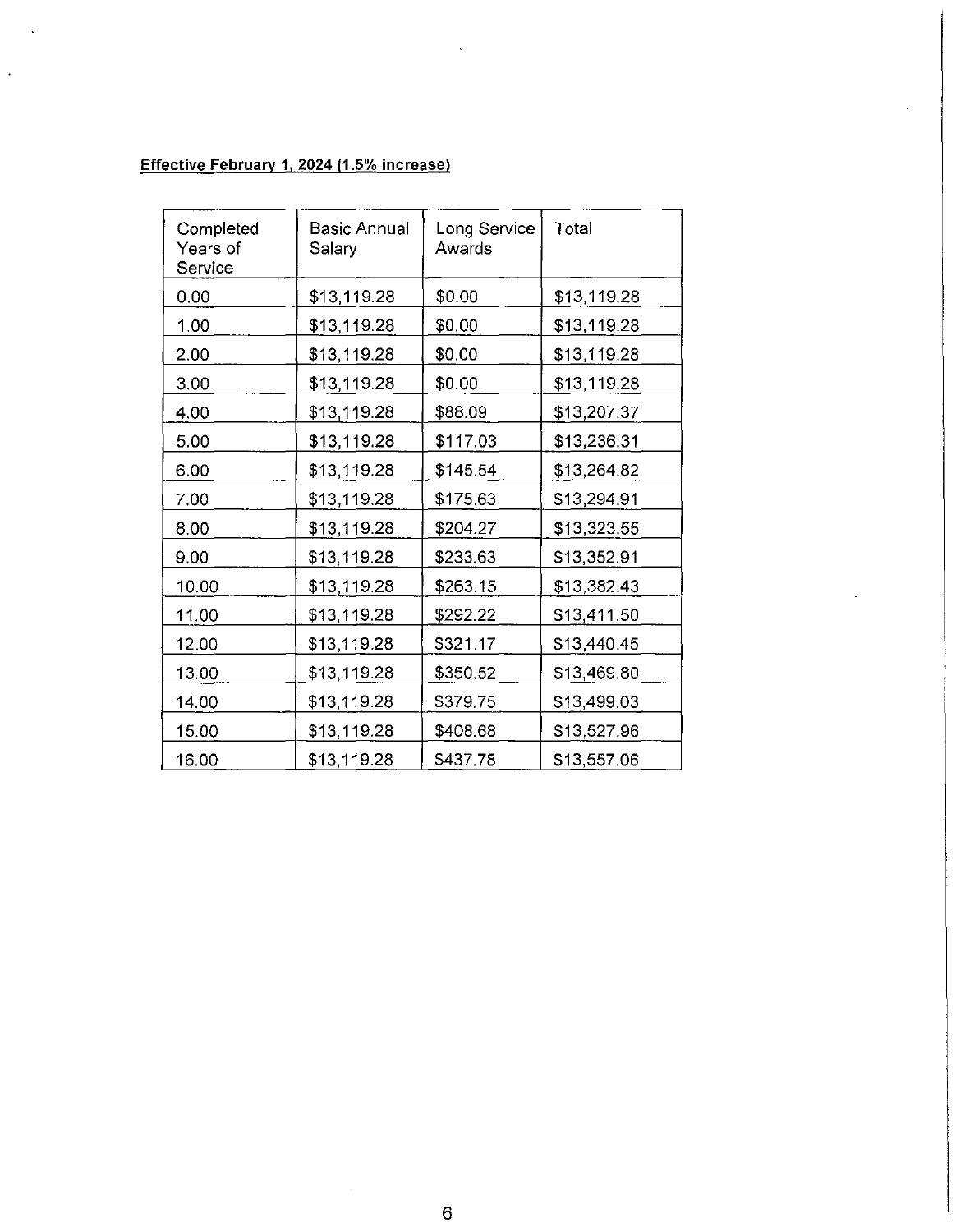| Completed<br>Years of<br>Service | Basic Annual<br>Salary | Long Service<br>Awards | Total       |
|----------------------------------|------------------------|------------------------|-------------|
| 0.00                             | \$13,183.91            | \$0.00                 | \$13,183.91 |
| 1.00                             | \$13,183.91            | \$0.00                 | \$13,183.91 |
| 2.00                             | \$13,183.91            | \$0.00                 | \$13,183.91 |
| 3.00                             | \$13,183.91            | \$0.00                 | \$13,183.91 |
| 4.00                             | \$13,183.91            | \$88.53                | \$13,272.44 |
| 5.00                             | \$13,183.91            | \$117.61               | \$13,301.52 |
| 6.00                             | \$13,183.91            | \$146.26               | \$13,330.17 |
| 7.00                             | \$13,183.91            | \$176.49               | \$13,360.40 |
| 8.00                             | \$13,183.91            | \$205.28               | \$13,389.19 |
| 9.00                             | \$13,183.91            | \$234.78               | \$13,418.69 |
| 10.00                            | \$13,183.91            | \$264.45               | \$13,448.36 |
| 11.00                            | \$13,183.91            | \$293.66               | \$13,477.57 |
| 12.00                            | \$13,183.91            | \$322.75               | \$13,506.66 |
| 13.00                            | \$13,183.91            | \$352.25               | \$13,536.16 |
| 14.00                            | \$13,183.91            | \$381.62               | \$13,565.53 |
| 15.00                            | \$13,183.91            | \$410.69               | \$13,594.60 |
| 16.00                            | \$13,183.91            | \$439.94               | \$13,623.85 |

# **Subject to the 'Gain Sharing' Formula - Effective February 1, 2024 (additional 0.5% increase)**

5.1.2 Route Mileage - Effective January 1, 2020 2021 - \$0.236 per km Effective June 1, 2023 (1.25% increase) - \$0.239 per km Effective February 1, 2024 (1.5% increase) - \$0.243 per km Subject to the "Gain Sharing" Formula - Effective February 1, 2024 (additional 0.5% increase - \$0.244 per km.

Daily route mileage shall be paid monthly and shall be paid for:

- a) the instructional days driven; and
- b) those General Holidays that fall during the school year, subject to the Employment Standards Code dealing with employees working before and after the General Holiday.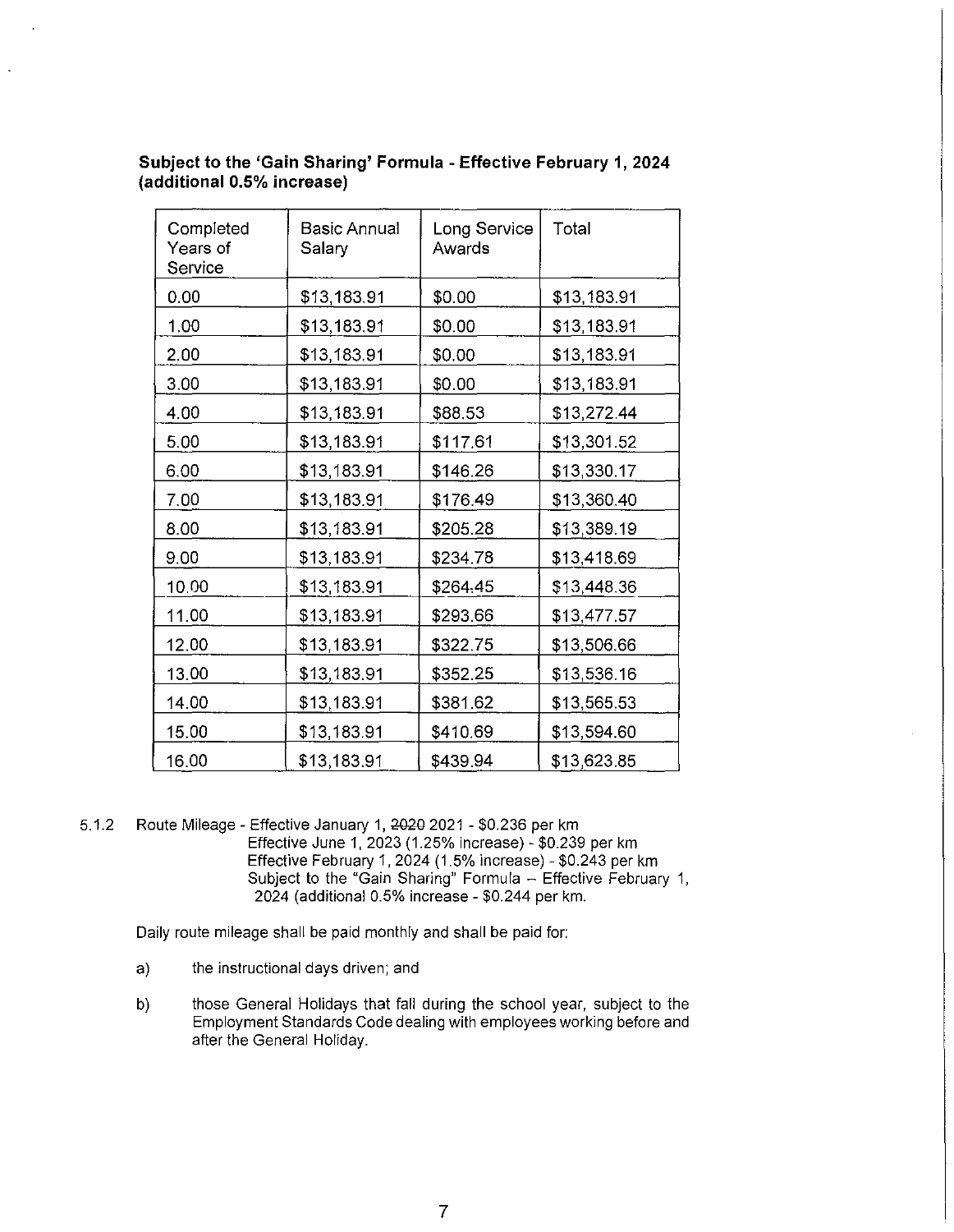# 5.1.3 Other Rates -

 $\overline{\phantom{a}}$ 

 $\bar{\mathcal{A}}$ 

 $\mathcal{L}$ 

# **Effective September 1, 2021**

| Repair / Service Trips           | AB Minimum Wage per hour                 |
|----------------------------------|------------------------------------------|
| Inter-school Program Trips       | $$38.86$ per day                         |
| Trips to Assist                  | \$9.22 per trip                          |
| Transfer in Town                 | \$7.25 per day or<br>\$3.63 per half day |
| Transfer Short (0 to 14<br>km)   | $$9.22$ per day                          |
| Transfer Medium (15 to<br>29 km) | \$12.37 per day                          |
| Transfer Long (30 to 45<br>km)   | $$15.48$ per day                         |
| Driving Time                     | \$17.35 per hour                         |
| <b>Waiting Time</b>              | AB Minimum Wage per hour                 |
| Teaching/Training                | \$17.08 per hour                         |
| Wheelchair Handling              | \$9.71 per day maximum                   |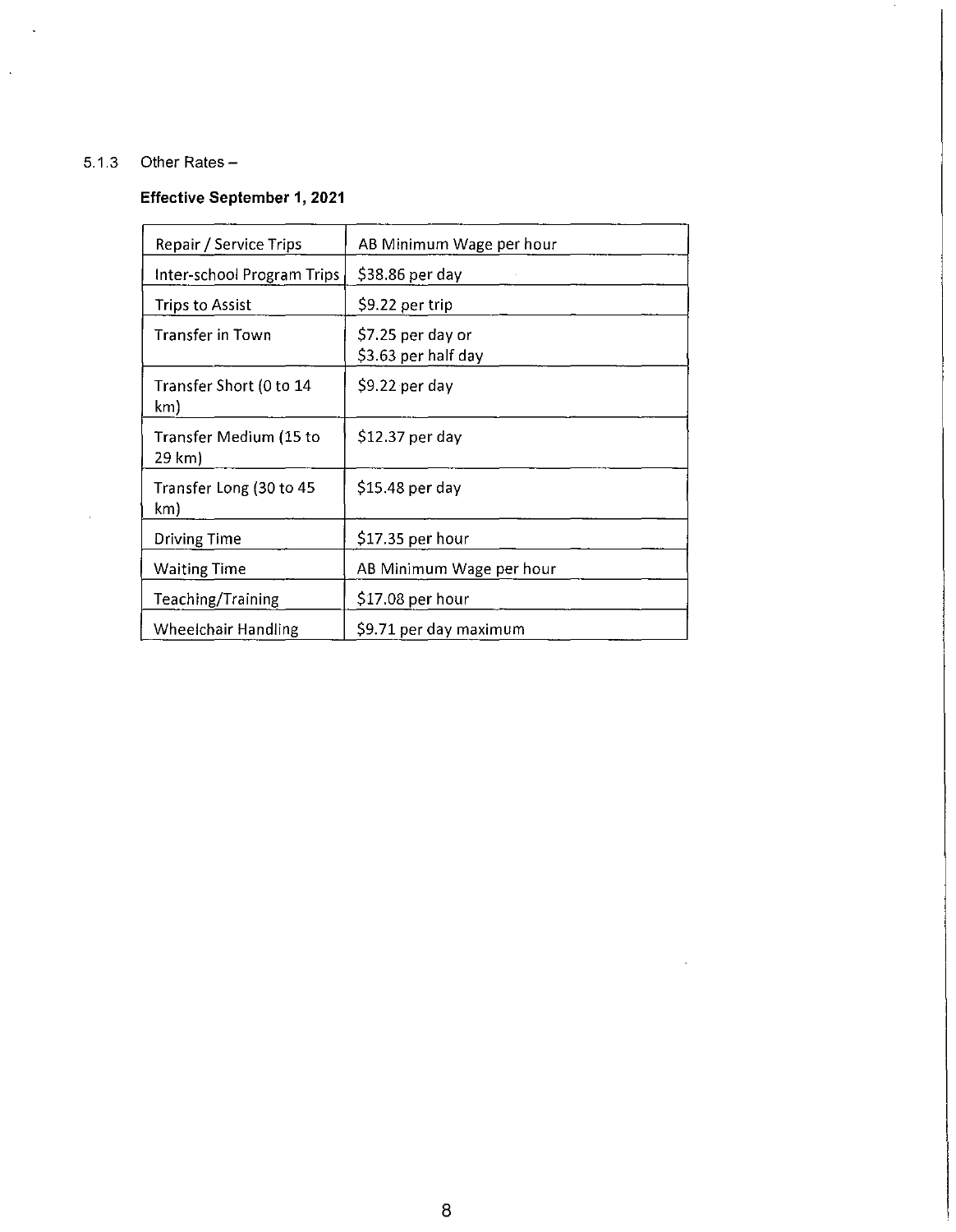**Effective June 1, 2023 (1.25% increase)** 

 $\ddot{\phantom{a}}$ 

 $\ddot{\phantom{0}}$ 

| Repair / Service Trips        | AB Minimum Wage per hour                 |
|-------------------------------|------------------------------------------|
| Inter-school Program Trips    | \$39.35 per day                          |
| Trips to Assist               | S9.34 per trip                           |
| Transfer in Town              | \$7.34 per day or<br>\$3.67 per half day |
| Transfer Short (0 to 14 km)   | \$9.34 per day                           |
| Transfer Medium (15 to 29 km) | \$12.52 per day                          |
| Transfer Long (30 to 45 km)   | \$15.67 per day                          |
| <b>Driving Time</b>           | \$17.57 per hour                         |
| <b>Waiting Time</b>           | AB Minimum Wage per hour                 |
| Teaching/Training             | $$17.29$ per hour                        |
| <b>Wheelchair Handling</b>    | \$9.83 per day maximum                   |

# **Effective February 1, 2024 (1.5% increase)**

| Repair / Service Trips        | AB Minimum Wage per hour                 |
|-------------------------------|------------------------------------------|
| Inter-school Program Trips    | \$39.94 per day                          |
| <b>Trips to Assist</b>        | S9.48 per trip                           |
| Transfer in Town              | \$7.45 per day or<br>\$3.73 per half day |
| Transfer Short (0 to 14 km)   | \$9.48 per day                           |
| Transfer Medium (15 to 29 km) | \$12.71 per day                          |
| Transfer Long (30 to 45 km)   | \$15.91 per day                          |
| Driving Time                  | \$17.83 per hour                         |
| <b>Waiting Time</b>           | AB Minimum Wage per hour                 |
| Teaching/Training             | \$17.55 per hour                         |
| <b>Wheelchair Handling</b>    | \$9.98 per day maximum                   |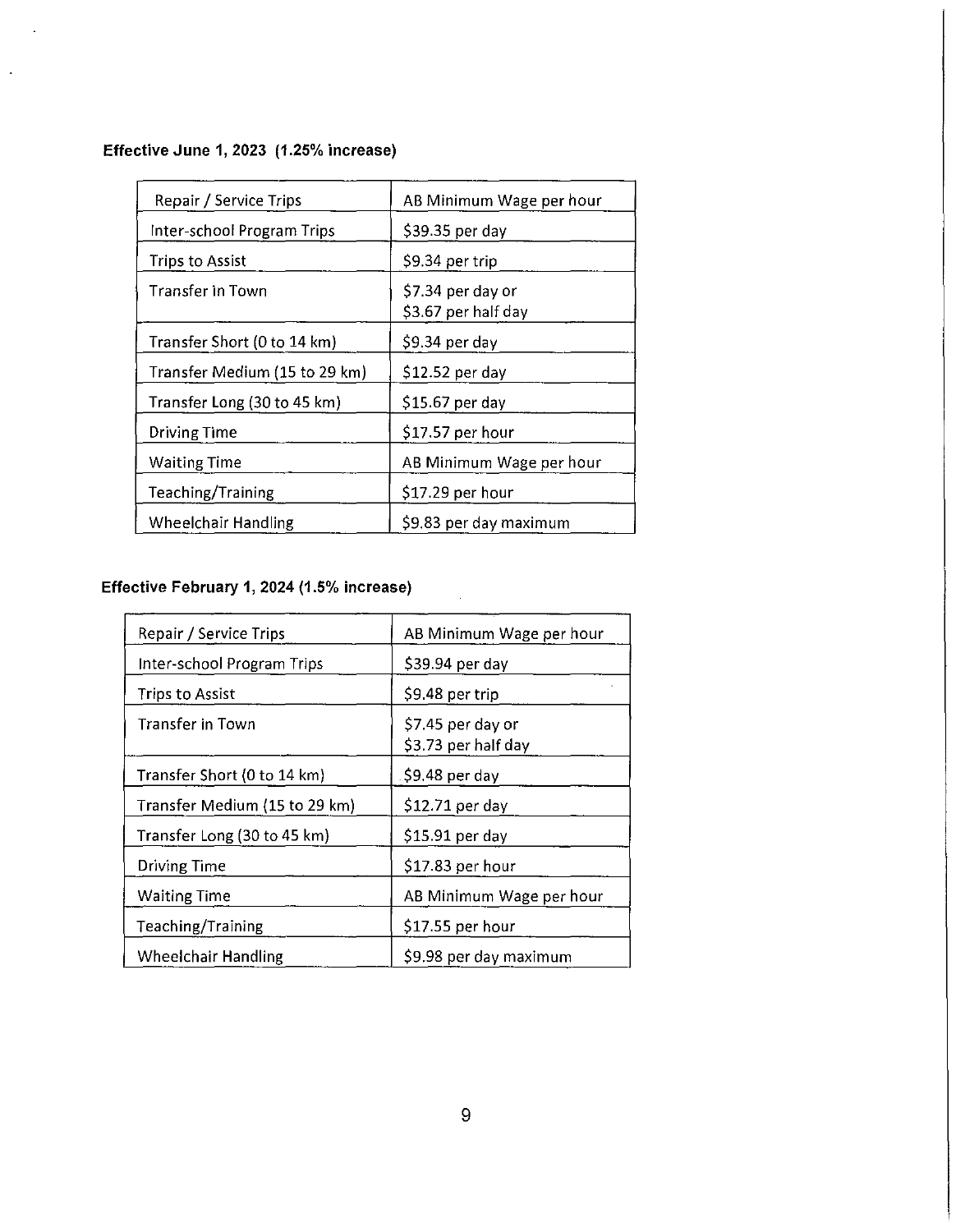# **Subject to the "Gain Sharing" Formula - Effective February 1, 2024 (additional 0.5% increase)**

| Repair / Service Trips        | AB Minimum Wage per hour                |
|-------------------------------|-----------------------------------------|
| Inter-school Program Trips    | \$40.14 per day                         |
| <b>Trips to Assist</b>        | \$9.53 per trip                         |
| <b>Transfer in Town</b>       | \$7.49 per day or<br>S3.74 per half day |
| Transfer Short (0 to 14 km)   | \$9.53 per day                          |
| Transfer Medium (15 to 29 km) | \$12.77 per day                         |
| Transfer Long (30 to 45 km)   | \$15.98 per day                         |
| <b>Driving Time</b>           | \$17.92 per hour                        |
| <b>Waiting Time</b>           | AB Minimum Wage per hour                |
| Teaching/Training             | \$17.64 per hour                        |
| Wheelchair Handling           | \$10.03                                 |

\* A semester trip transports students between schools, during the instructional portion of the school day, and is not an extension of the regular route.

# \*Gain-Sharing Formula

Alberta's 20-year average (2000-2019) of Real Gross Domestic Product (GDP) is 2.7%. Provided that the "Average of All Private Forecasts for Alberta's Real GDP" for 2023 Calendar Year is at or above 2. 7% as of February of 2024, then an additional 0.5% will be added to wages retroactively effective on February **1,** 2024.

"Average of All Private Forecasts for Alberta's Real GDP" for 2023 Calendar Year would be a simple average of Alberta's Real GDP for 2023 across the following independent forecasting institutions:

- Conference Board of Canada
- Stokes Economics
- BMO Capital markets
- CIBC World Markets
- Laurentian Bank
- National Bank
- RBC Royal Bank
- Scotiabank
- **•TD** Bank

The most recent publicly available forecast for Alberta's Real GDP for 2023 would be sourced from each institution at the time the pay-out determination would be made in February 2024.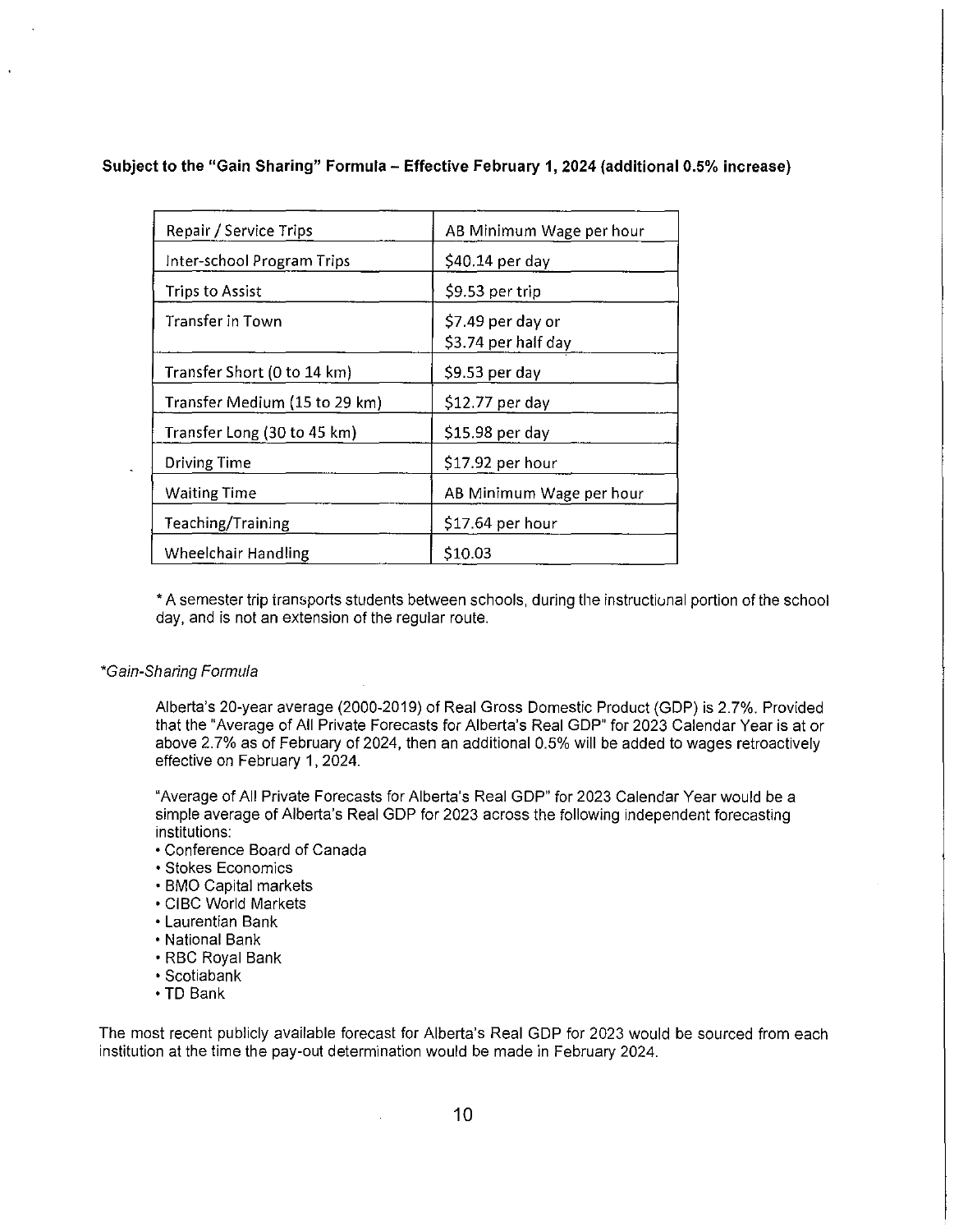- 5.1.4 a) eight percent (8%) vacation pay shall be added to all earnings, will be shown separately on the pay slip, and will be paid monthly.
	- b) All vacation time for Regular Drivers shall be scheduled in July and August
- 5.2 The annualized salary as stipulated in 5.1.1, and employer contributions to benefits as stipulated in Article 8.1, shall be reduced on a proportionate basis for a driver:
	- a) not employed the full school year, or
	- b) that has been absent for reasons not provided for under Articles No. 10, 11.1, 11.2 and 11.3.
	- c) the employer contribution benefits will be paid for the first three (3) personal days per year.
	- \*\* NOTE\*\* For the purpose of making salary deductions for unpaid leaves, the sum of the instructions and Article 11 Holidays shall be deemed to equal two hundred (200).
	- \*\*NOTE\*\* For the purpose of benefit premium deductions, calculation will be based upon the number of calendar days per month.
- 5.3 The rate of pay as stipulated in 5.1.2 shall not be paid to a driver for days when:
	- a) the Employer has cancelled transportation in an area or across the Division, and the cancellation was announced prior to the driver starting his/her route, or
	- b) the driver was absent for reasons not provided for under Articles No. 10, 11.1, 11.2 and 11.3.
	- c) when a route is cancelled by the Employer, or individual driver, during the morning run, due to unsafe temperature, weather or road conditions, it will remain cancelled for the entire day. If the run was cancelled prior to the driver starting his/her route, no route mileage will be paid for that day. If the run is cancelled after the driver has started his/her route, one-half (1/2) day's mileage and one-half (1/2) basic pay for that day.
- 5.4 Mileage for regularly scheduled bus routes are to be determined by the Employer, from time to time. Information on such mileage must be provided to the designated Union Shop Stewards upon request.
- 5.5.1 Payday shall be on or before the fifth (5<sup>th</sup>) day of each month, following the month of service. Such payments shall be made by Electronic Funds Transfer by the above mentioned date, providing the bus driver's reports and returns are accurately completed and received in the School Board Office on or prior to the cutoff date established by the Employer, with payment for July and August to be made in the same manner.
- 5.5.2 The rates of pay as stipulated in Clause 5.1 will be paid once per month subject to the conditions in Clause 5.5.1

# **ARTICLE NO. 6.0 -OTHER REMUNERATION**

6.1 **Special Trips** - Regular and probationary drivers will be given preference on those special trips authorized and governed by the Employer.

# 6.2 **Waiting Time**

6.2.1 Waiting time for special trips as authorized by the Employer shall be paid on the following rate for all hours spent waiting, up to a maximum of eight (8) hours in a twenty-four (24) hour period, plus room and board for overnight absences, upon presentation of receipt.

Rate - Alberta Minimum Wage per hour.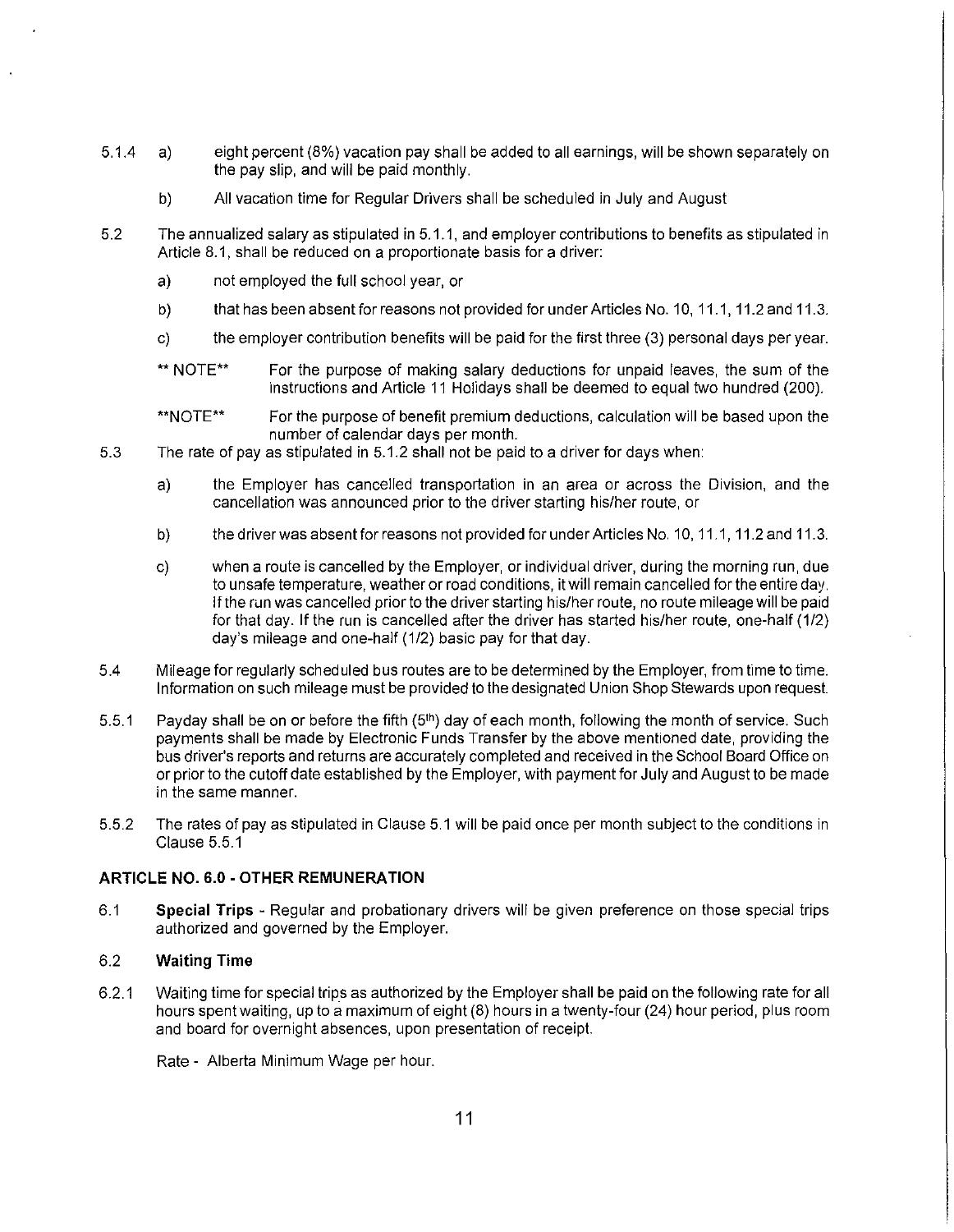- 6.2.2 The waiting time provision shall apply in those circumstances where the Director of Transportation, Director of Human Resources and Labour Relations and/or his/her designate requires the presence of the driver at a meeting.
- 6.3 **Starting Buses in Winter Months**  Employees shall be allowed the following rates for school bus plug-in during winter months. (Winter months are defined as the full months of November, December, January, February, and March).

Plug-in allowance - One hundred and fifty dollars (\$150.00) per school year per bus

If, during the term of this Collective Agreement, the Board implements a plug-in rate higher than one hundred and fifty dollars (\$150.00) per school year for Peace Wapiti bus drivers, such rate shall apply to this Collective Agreement, effective on the same date.

# 6.4 **Expense Reimbursement**

- 6.4.1 The use of a personal vehicle will be reimbursed as an expense at the rate of fifty-four cents (\$0.54) per kilometer.
- 6.4.2 Drivers will be reimbursed twelve dollars and fifty cents (\$12.50) per wash, when using their own pressure washer and supplies to a maximum of thirty (30) washes per school year.
- 6.4.3 Drivers will be reimbursed for the renewal fee of their driver's license upon submission of proof of payment.
- 6.5 Where a regular or probationary driver is required by the Employer to take a special trip or field trip that prevents a driver from performing their regularly assigned morning and/or afternoon route, such driver shall receive no less salary than his/her regular daily rate.

# **ARTICLE NO. 7.0 - MEDICALS**

7.1 Any Employer-requested or government-required physical or medical examination shall be properly complied with by all employees. The Employer shall pay the costs as billed by the physician for all such physical or medical examinations.

# **ARTICLE NO. 8.0 - EMPLOYEE BENEFITS**

8.1 All eligible employees and eligible dependents will be enrolled in the Complete Prairie Teamsters Health and Welfare Plan (the Plan) which includes Vision, Dental, Extended Health, ADD, Life Insurance as well as Short Term and Long Term Disability benefits.

The employer shall remit two hundred and forty-two dollars and twenty-five cents (\$242.25) per month per eligible employee with remaining balance to be deducted from the employee. In the event that the total monthly premium amount exceeds two hundred and eighty-five dollars (\$285.00) per month, the additional premium shall be deducted from the employee.

It will be the responsibility of the employer to ensure that all eligible employees are enrolled in the Plan and to make premium remittances on their behalf. The employer will forward completed enrollment forms and/or remit premiums to the Plan Trustees, by no later than the twentieth (20<sup>th</sup>) of each month. It shall be the Union's responsibility to supply all necessary enrollment forms to the Employer. It shall be the Plan's responsibility, after receipt of the premiums, to distribute same to the applicable insurance underwriters.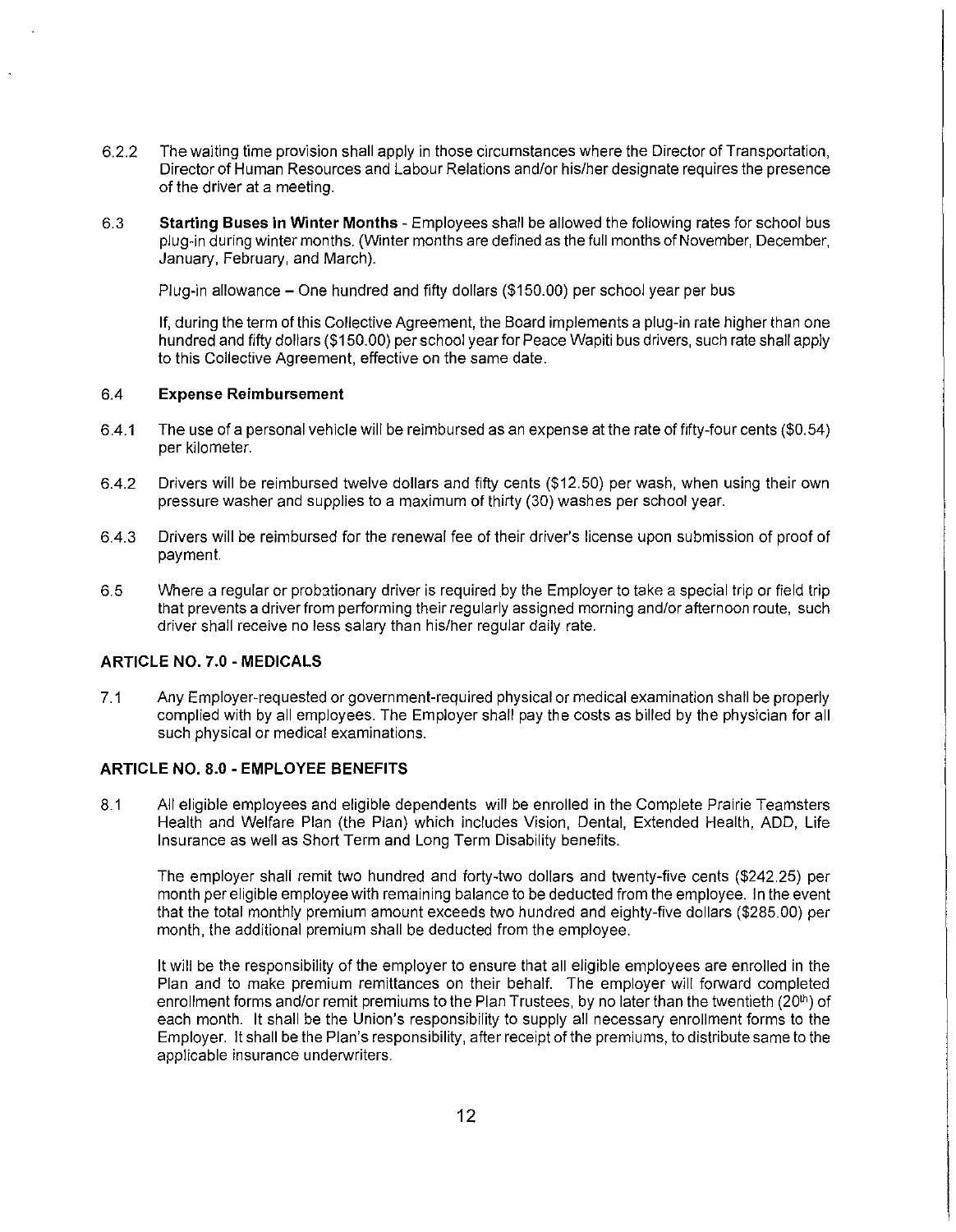Other than regular and probationary bus drivers, no other employees are eligible for participation in the above-noted plans.

8.1.1 Employees on short or long term disability will be responsible for the full monthly premium commencing on the first (1") of the month following commencement of Short Term Disability or Long Term Disability. Premiums payable by the employee are to be received at the Board office by the first (1<sup>st</sup>) of each month for remittance to Prairie Teamsters Administration Services Ltd.

# **ARTICLE NO. 9.0 - PROVISIONAL TRANSPORTATION**

9.1 Drivers will be permitted to take a bus home between runs, provided the driver gives assurance he/she shall endeavour at all times to make certain the bus is able to make the succeeding run. Negligence or abuse of this privilege may result in disciplinary action.

#### **ARTICLE NO. 10.0 - SICK LEAVE**

- 10.1 An employee taking planned or manageable sickness Sick Leave, shall first obtain a substitute driver subject to the Director of Transportation's approval, and then contact the Transportation Supervisor's office to inform the Employer of the Sick Leave and the name of the substitute driver. In cases of emergency sickness or injury, or if after a reasonable attempt a substitute driver cannot be found, the employee will contact the office to inform them of the Sick Leave and of the spare situation so allowing them to contact a spare driver for the route. Sick Leave means that period of time an employee is absent from work with pay by virtue of being sick or disabled, or because of an accident for which Compensation is not payable under the Workers' Compensation Act. For the purposes of Article 10 and 11, a day is defined as the time taken to complete the driver's route in the morning and in the afternoon, inclusive of any transfers. A half day is the time taken by the driver to drive his/her regular route either in the morning or the afternoon.
- 10.2 Sick Leave shall be earned by an employee at the rate of one and one-half (1 1/2) days for every month worked, provided that an employee is eligible for payment for a minimum of seventy-five percent (75%) of the monthly working days.
- 10.3 The unused portion of an employee's Sick Leave shall accumulate to a maximum of ninety (90) working days. Sick Leave will accumulate at the rate of the full number of unused days.
- 10.4 Payments toward benefit plans by the Employer, shall permit the Employer to retain, and not pass on to the employees, any rebates of premiums otherwise required under the Canada Human Resources and Labour Commission (E.I.) regulations.
- 10.5 A deduction shall be made from accumulated Sick Leave of all normal working days, exclusive of holidays, absent because of illness.
- 10.6 An employee may be required to produce a certificate(s) from a medical practitioner for any illness in excess of three (3) consecutive working days, certifying that he/she is unable to carry out his/her duties due to illness.
- 10.7 When an employee leaves the employ of the Employer, his/her accumulated Sick Leave shall be cancelled.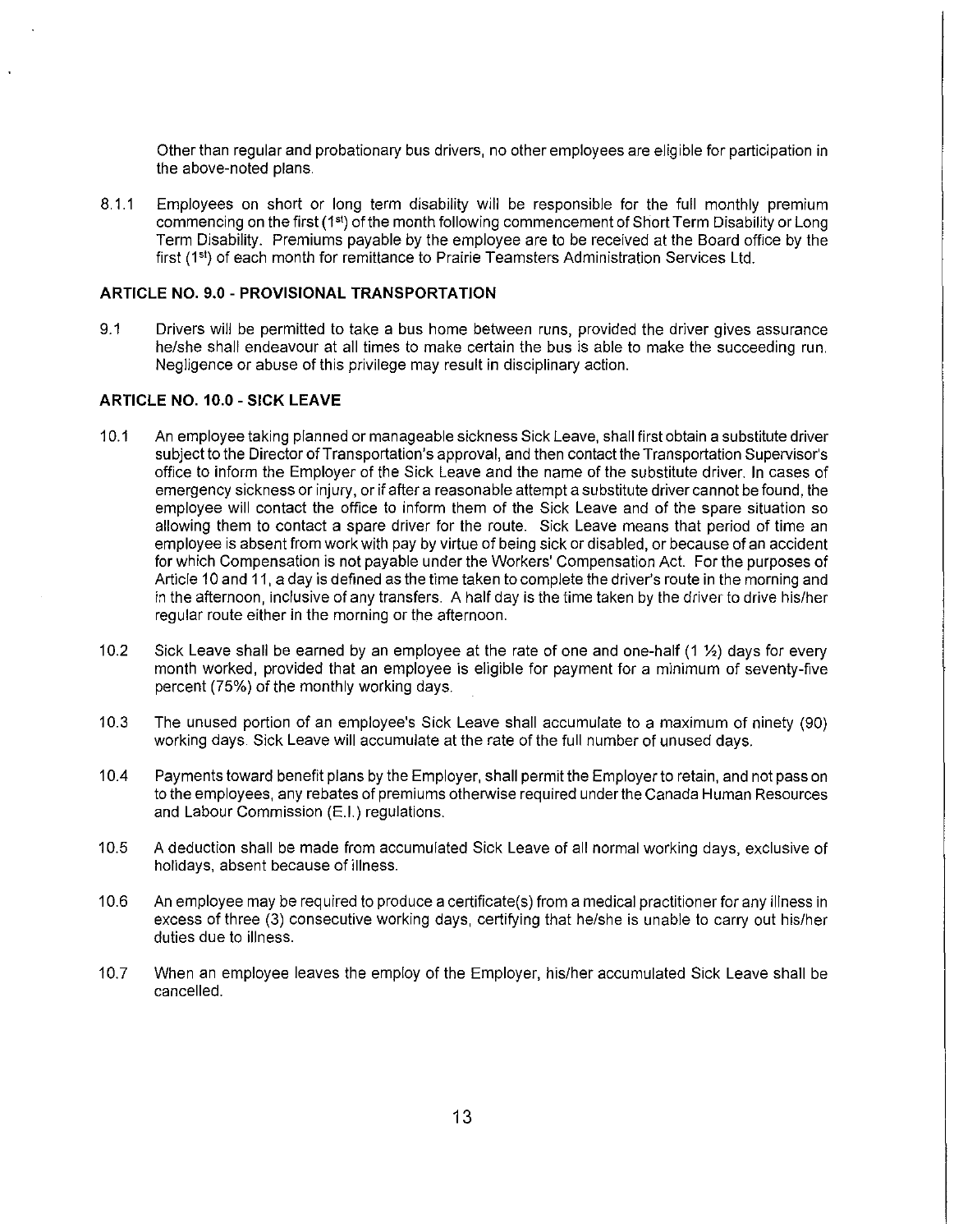- 10.8 The Employer will register and implement, a ninety-five percent (95%) Supplementary Employment Benefits (S.U.B.) Plan, which a female employee shall access for pay during the health-related portion of her Maternity Leave. Such period shall normally be two (2) weeks before expected date of delivery to four (4) weeks after date of delivery. The Board shall pay its portion of each employee's Benefit Plan premiums during the health-related portion of her Maternity Leave. The remainder of the Maternity Leave not covered by the health-related portion, shall be without pay and benefits. The S.U.B. Plan shall be payable for the maximum number of weeks allowed by Canada Human Relations and Labour Commission (Employment and Immigration Canada), or for the period covered by her accumulated Sick Leave, whichever is less.
- 10.8.1 An employee may be required to submit medical certificates in order to receive the Supplementary Unemployment Benefits.

# **ARTICLE NO. 11.0 - LEAVES OF ABSENCE**

- 11.1 An employee, other than casual employees, is entitled to a Leave of Absence with pay, and such Leave is deemed to be an authorized absence approved by the Board, where an employee is absent for:
	- a) not more than six (6) days due to critical illness or death of a spouse, child, parent or parentin-law, plus any required travelling time not exceeding two (2) days;
	- b) not more than two (2) days due to the death and one (1) day due to critical illness of a grandparent, grandchild, brother, sister, son-in-law, daughter-in-law, sister-in-law, or brotherin-law, plus any required travelling time not exceeding two (2) days;
	- c) not more than one (1) day to attend the funeral of an aunt, uncle, niece or nephew, plus any required travelling time not exceeding two (2) days;
	- d) not more than one (1) day in a year for:
		- i) attending to the medical needs of a spouse or child, where such needs are urgent and require the services of a practitioner, or
		- ii) during confinement in a hospital of a wife for maternity reasons, or
		- iii) for the adoption of a child.

For the purpose of this Article, critical illness shall be interpreted as a person in critical condition supported by medical documentation.

- 11.2 A maximum of one (1) day with pay will be allowed for employees (other than casual employees) to attend the following:
	- i) their own wedding or that of their son or daughter
	- ii) their own graduation or that of their spouse, their son or daughter;

if the time of the event conflicts with regular working hours.

11.3 An employee who is summoned to court as a witness or for jury duty, will be given leave with pay provided the employee remits to the Board any stipend but excluding any actual expenses set by the court.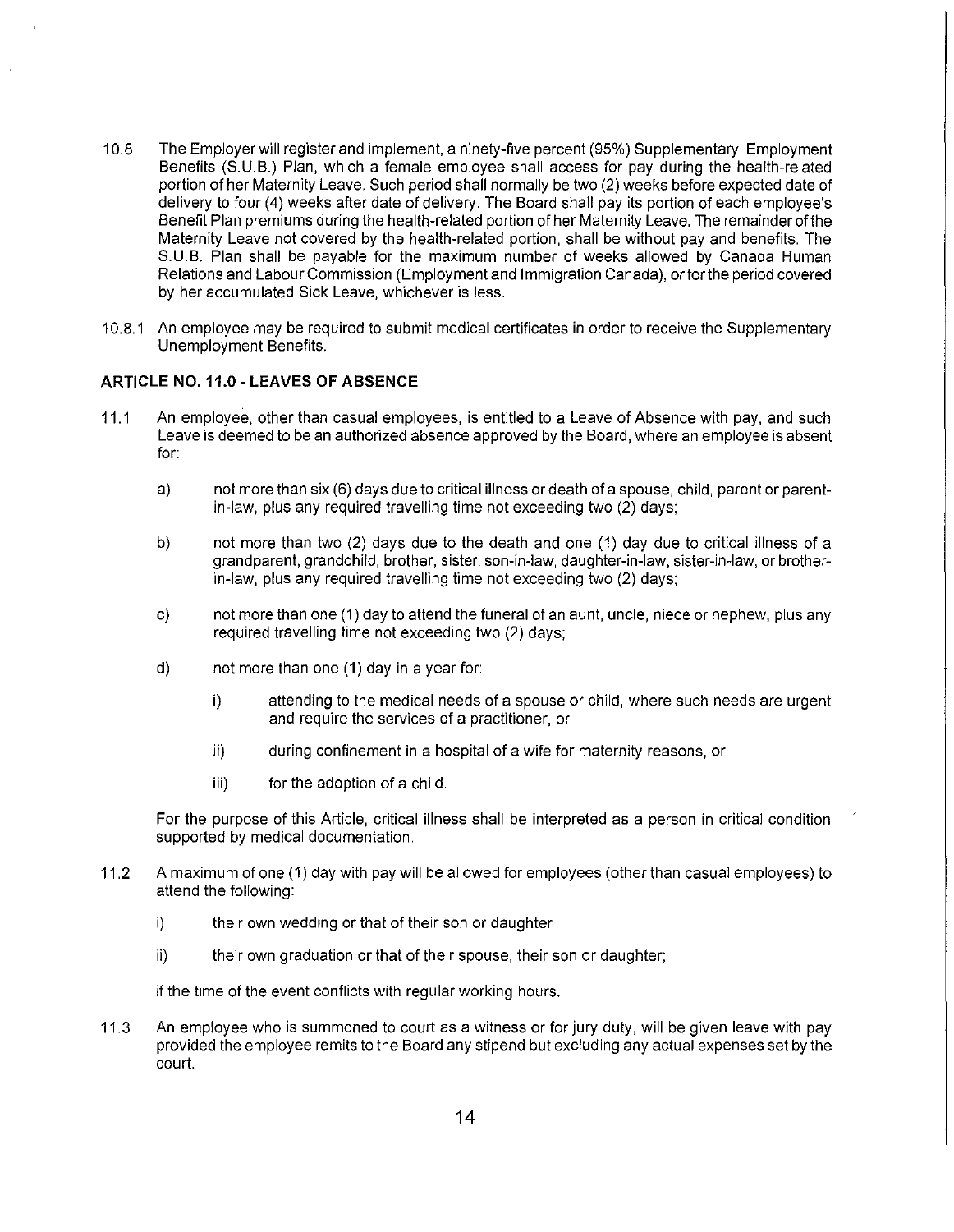- 11.4 Applications for short term leave of absence, of up to three (3) days, without pay, may be granted at the discretion of the Supervisor. Leave granted under this provision shall not exceed six (6) days in any calendar year.
- 11.4.1 Application for leave of absence for more than three (3) days shall be submitted to the Superintendent of Schools or Director of Transportation.
- 11.5 An employee who has been granted leave of absence of any kind or for any period, and over-stays his/her leave of absence without permission, shall be assumed to have abandoned his/her position with the Board, and may be terminated.

#### **ARTICLE N0.12.0 -TERMINATION**

- 12.1 No regular driver shall be terminated except for just cause.
- 12.2 A driver shall give to the Employer at least two (2) weeks notice of termination of employment.

## **ARTICLE NO. 13.0 - SENIORITY**

- 13.1 Subject to the Grievance Procedure as contained herein, it is agreed that in the event of a lay-off, rehiring, or the filling of vacancies for any new or existing routes, seniority among all bus drivers (covered or not covered by this Agreement) of the Peace Wapiti School Division, shall apply whenever possible and practical.
- 13.2 Seniority shall be based on the length of continuous service an employee has been on the payroll within the Bargaining Unit, and shall be calculated, in the case of each empioyee, from the date that he/she is first hired by the Employer as a probationary driver.
- 13.3 The Employer shall post, and keep posted, in a conspicuous place, a Seniority List showing the date of hire of each employee covered by this Agreement.
- 13.4 In the event an employee leaves the employment of the Employer, his/her seniority shall be cancelled.

## **ARTICLE NO. 14.0 - GENERAL**

- 14.1 A representative of the Union may request access to the Employer's establishments, for the purpose of speaking with employees covered by this Agreement.
- 14.2 The Employer recognizes the Union's right to elect or temporarily appoint Shop Stewards by employee election, and will not discriminate against them for any lawful Union activity. The Union shall inform the Employer of the names of those individuals designated as Union Shop Stewards.
- 14.3 The Employer will provide a Bulletin Board at the Spirit River Bus Garage on which the Union may post notices. The Employer will provide access to the bus radio system to announce notices of meetings, workshops, seminars etc.
- 14.4 An employee will be given advance notice of a disciplinary meeting, in order that the employee may request that the Shop Steward be present for a disciplinary meeting.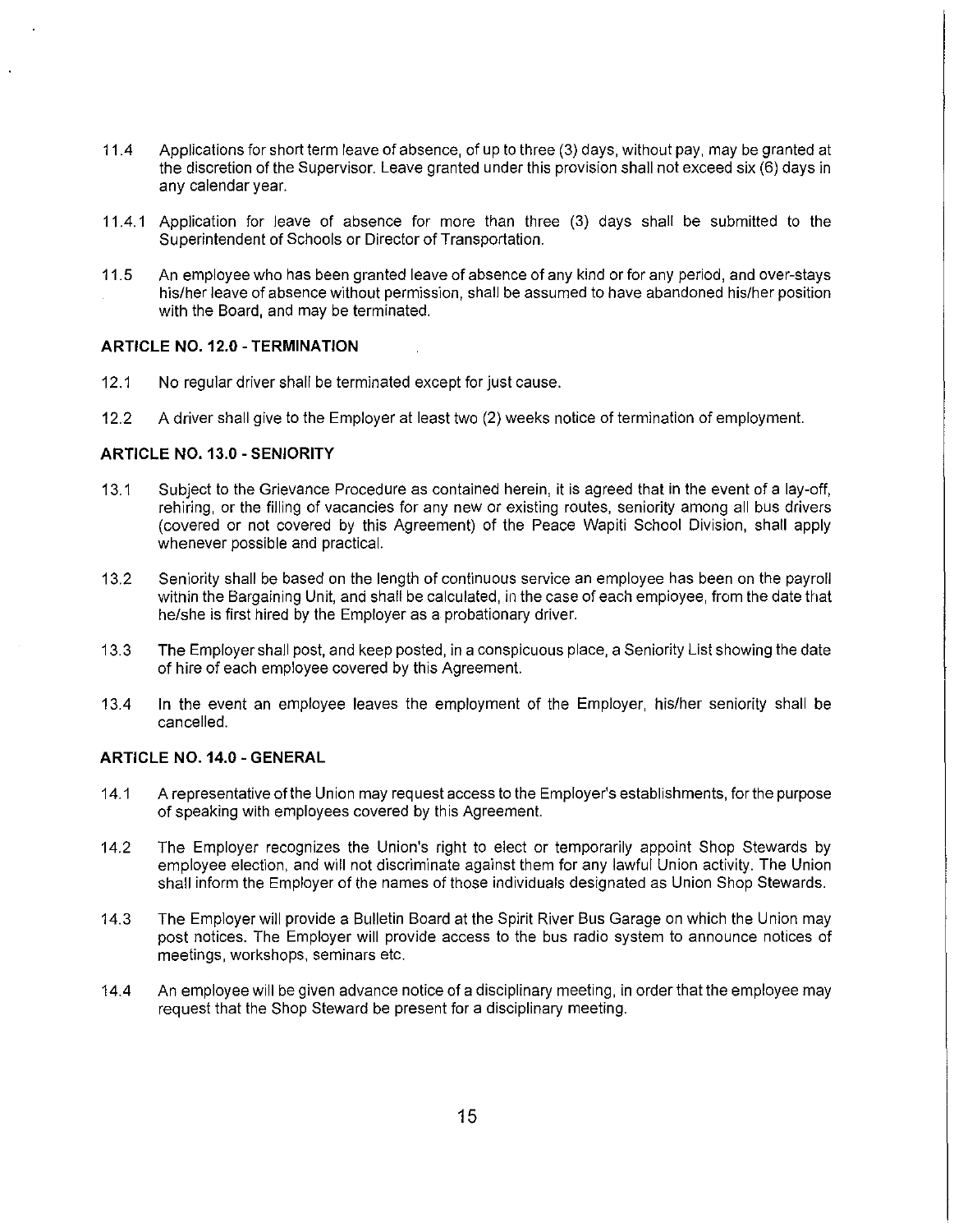# **ARTICLE NO. 15.0 - GRIEVANCE PROCEDURE**

15.1 Any difference between an employee covered by this Agreement and the Employer, or in a proper case between the General Teamsters, Local Union No. 362 and the Employer, concerning the interpretation, application, operation, or alleged violation of this Agreement, and further including any dispute as to whether the difference is arbitrable, shall be dealt with as follows, without stoppage of work or refusal to perform work.

In the case of disciplinary action against an employee of Peace Wapiti School Division No. 76, by the Employer or its representatives, that employee shall have the right to have a Shop Steward present at the disciplinary hearing.

- 15.2 **Step A**  Such difference (hereinafter called a "Grievance") shall first be submitted in writing to the Director of Human Resources and Labour Relations of the Employer and to the Chief Steward of the General Teamsters, Local Union No. 362. Such written submission shall be made within fifteen (15) Division Office business days after the incident giving rise to the grievance, or from the date the grievant first had knowledge of the incident, whichever is later. Such grievance shall set out all particulars regarding the nature of the grievance, the clauses of this Agreement which are alleged to have been violated, and the remedy sought.
- 15.3 **Step B**  If the grievant is not satisfied with the disposition of the grievance, or if no decision is rendered within fifteen (15) Division Office business days after submitting the grievance to the Director of Human Resources and Labour Relations, the grievant or representative of General Teamsters, Local Union No. 362, as the case may be, shall submit the grievance to a Grievance Committee as hereinafter provided, but in any case, within fifteen (15) Division Office business days of the Director of Human Resources and Labour Relations' decision being communicated to the grievant. Such Grievance Committee shall be composed of three (3) representatives of the Employer, and three (3) representatives of General Teamsters, Local Union No. 362. A quorum of this Committee shall consist of at least two (2) representatives of the Employer and two (2) representatives of General Teamsters, Local Union No. 362. The Grievance Committee shall meet and endeavour to resolve the grievance, and shall render its decision in respect of the grievance within fifteen (15) Divisional Office business days following receipt of the submission and shall dispose of each grievance before proceeding to another, except where by unanimous consent of the Grievance Committee, the hearing of such grievance is adjourned for the purpose of obtaining further information. If the Grievance Committee reaches a unanimous decision as to the disposition of any grievance, that decision shall be final and binding.
- 15.4 **Step** C If the Grievance Committee does not reach a unanimous decision within the said time, then either Party may, by written notice served on the other Party, require the establishment of an Arbitration Board as hereinafter provided. Such notice must contain the name of the serving Party's nominee to the Arbitration Board, and must be given within ten (10) Divisional Office business days after the date the fifteen (15) Divisional Office business days limit expires on the date the Grievance Committee renders other than a unanimous decision, whichever is shorter.
- 15.4.1 The receiving Party may request that a single Arbitrator be appointed, and failing this, shall appoint its representative on the Arbitration Board within seven (7) Divisional Office business days of receipt of such notice, and shall so inform the other Party of its appointee. The two (2) members so appointed, shall within five (5) Divisional Office business days of the appointment of the second (2nd) of them, appoint a third (3rd) person who shall be the chairperson. In the event of any failure to appoint, either Party may request the Director of Mediation Services to make the necessary· appointment.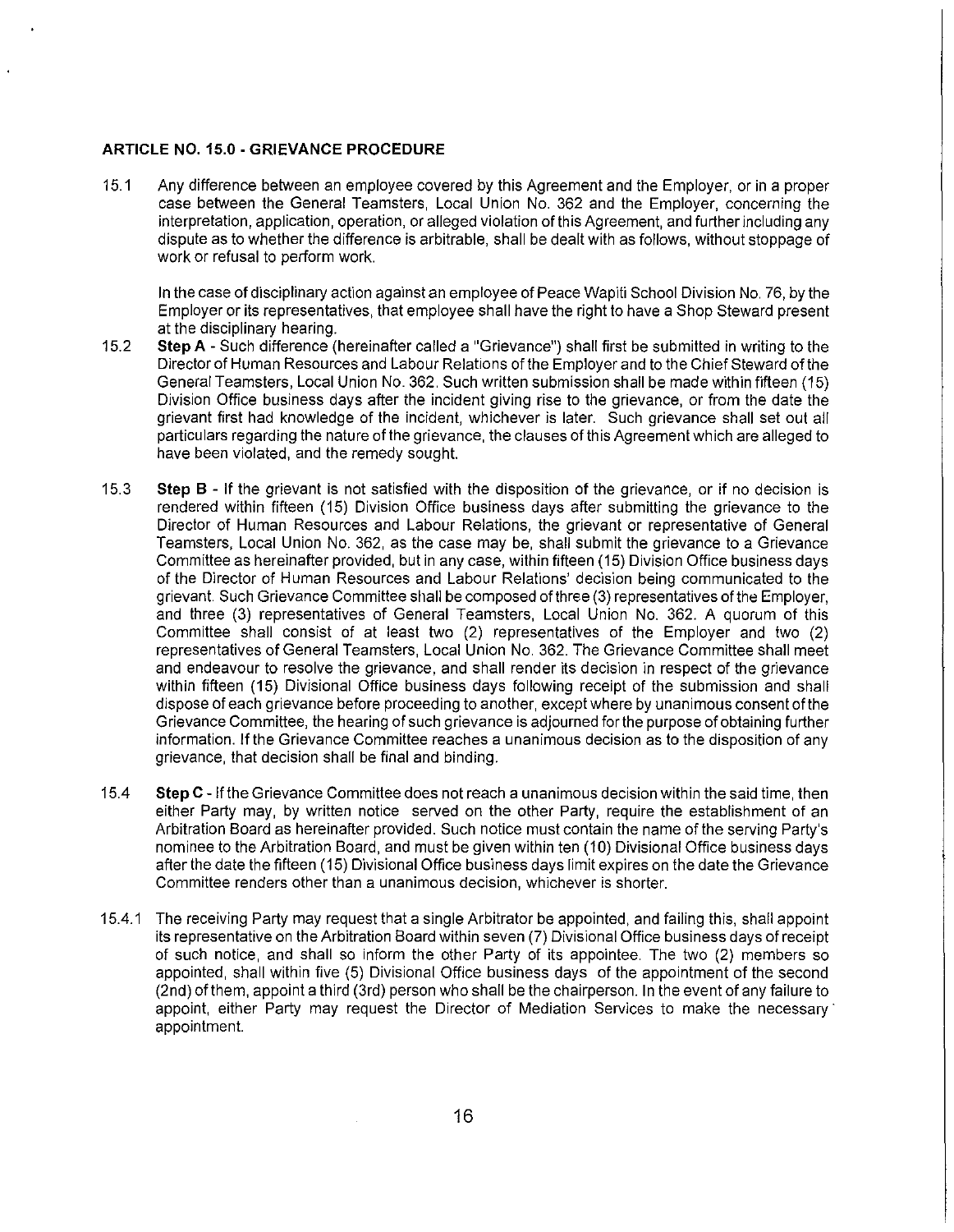- 15.4.2 The Arbitration Board shall determine its own procedure but shall give full opportunity to all Parties to present evidence and to be heard.
- 15.4.3 The Arbitration Board shall not change, amend, or alter any of the terms of this Agreement. All grievances or differences submitted under this Agreement shall not depend on or involve any issue or contention by either Party that is contrary to any provision of this Agreement, or that involves the determination of a subject matter not covered by, or rising during the term of this Agreement.
- 15.4.4 The finding and decision of a majority of the Arbitration Board is the award of the Arbitration Board, and is final and binding upon the Parties and upon any employee affected by it. If there is not a majority, the decision of the Chairperson governs, and it shall be deemed to be the award of the Board.
- 15.4.5 The Arbitration Board shall give its decision in writing, no later than fourteen (14) days after the appointment of the Chairperson provided however that this time period may be extended by written consent of the Parties.
- 15.4.6 Each Party to the grievance shall bear the expense of its respective appointee, and the two (2) Parties shall bear the expense of the Chairperson equally.
- 15.4. 7 All of the aforesaid time limits referred to in the Grievance Procedure shall be exclusive of Saturdays, Sundays, and Statutory Holidays.
- 15.5 The purpose of the Grievance Procedure provisions is to ensure that any grievance is processed in an expeditious manner. Therefore, compliance with the provisions is mandatory. If the respondent fails to comply with the provisions of this procedure, the grievance is processed to the next step. If the grievant fails to comply with all the provisions of this procedure, the grievance is at an end.
- 15.6 Any of the aforesaid time limits may be extended at any stage, upon the written consent of the Parties.

# **ARTICLE NO. 16.0 - ISSUES OF CONCERN**

 $\sim$ 

- 16.1 When an issue of concern arises, which is not a grievance as outlined in Article No. 15.1, the Teamster Business Agent or Chief Union Steward shall first raise the issue with the Director of Human Resources and Labour Relations in writing, stating that it is an issue of concern that is not a grievance, the details of the concern, and that the matter is being raised under this Article.
- 16.2 If the matter cannot be resolved between the Teamster Business Agent and/or the Chief Union Steward and the, Director of Human Resources and Labour Relations, then it shall be referred to a committee of three (3) members of General Teamsters, Local Union No. 362 and three (3) representatives of the Employer, at least one (1) of which shall be a Trustee.

#### **ARTICLE NO. 17.0 -TERMINATION AND AMENDMENTS**

17.1 Unless otherwise specifically provided for in the Agreement, this Agreement shall be in full force and effect from September 1, 2021 until August 31, 2024. The effective date of this Collective Agreement shall be the first day of the month following the month in which this Collective Agreement is signed by the Parties.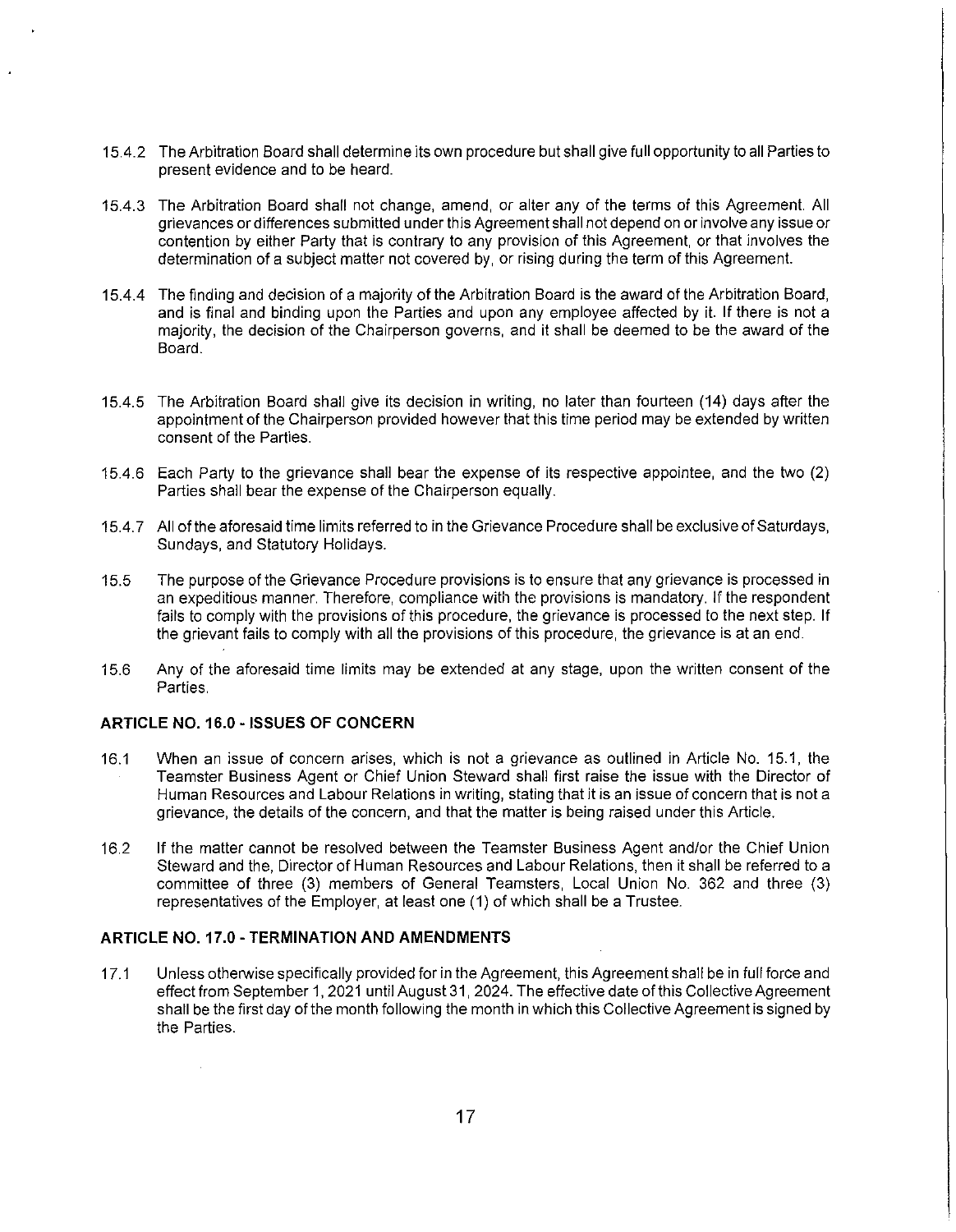17 .2 Not less than sixty (60), nor more than one hundred and fifty (150) days prior to the termination of this Agreement, either Party may give to the other Party a notice in writing of its intention to commence collective bargaining. At the first (1<sup>st</sup>) meeting between the Parties following notice, both Parties shall give particulars of all amendments they seek.

These time lines may be extended by mutual consent.

Signed this --//' day of *u"'.* '2022

**ON BEHALF OF THE EMPLOYER:**<br>Peace Wapiti School Division

Board Trustee



General Teamsters Local Union No. 362

oponne kas Eichel-Fominov, Business Agent

Gord McCabe, Business Agent